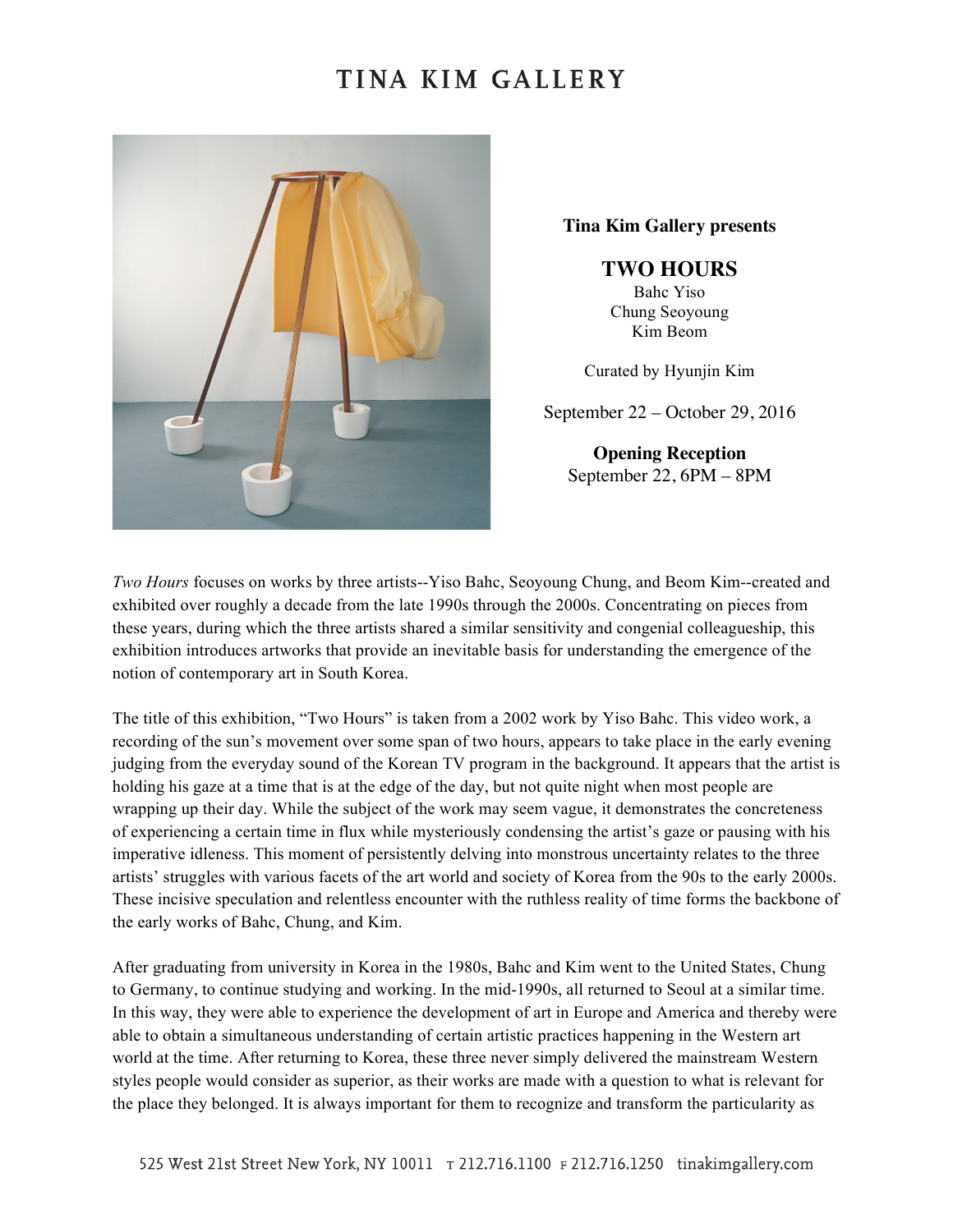# TINA KIM GALLERY

well as the complexity of the society into each individual languages of art. Bahc focused on work related to his own status as a minority within American society during his time in New York. After returning to Seoul and until his death in 2004, he developed this into works that satire industrial and commodified society with a nihilistic sense of humor, while revealing the poetic ephemerality and ontological fragility of those on the margins of such a society. In his active participation in contemporary criticism, he also keenly addressed and wrote about the discrepancy between Korea's deep fascination with the Western discourse of postmodernism in the 1990s and Korea's different historical condition of locally adopted modernism. In his transcript drawing series like *Art Drawing* (1997) and *Beginnings* (2000) or the works like *Avant-garde* (1997) and *World Chair* (2001), we see him interrogate fundamental concepts such as the notion of 'art' and reflect one's vain desire or inability to become a capital of 'Art History' or 'internationalism.' Overall, Bahc, Chung, and Kim share in common an interest in the signs of their local society, which they show through their particular and rigorous material choices and insightful transformation of their everyday struggles in society. Treating the superficiality and materiality of the objects and buildings commonly found in the urban construction sites and other manufacturing settings of late-1990s Korea (at the time a rapidly-growing manufacturing country) as their own aesthetic idiosyncrasy, these artists do not adhere to a one-note stylization of one genre or medium of modern art but experimented across sculpture, objects, installation, two-dimensional drawings, and videos with their careful understanding of material implements.

Kim combines his process of creation and choice of humble materials with an ingenuity rooted in his characteristic anti-monumental attitude and black humor. More than anything, his minimal and orderly choices come from finely measured artistic consideration, completed by an extremely careful process. In Chung's case, found sculptures like *TV* (1996), *The Sculpted Bride* (1997), and *Ghost will be better* (2000-2005), the artist's excellent perceptiveness for precisely combining particular cheap, Korean-made construction materials from the country's 1990s manufacturing boom—styrofoam, linoleum, lumber, and plywood--with the abstractness and object hood of the words of her stimulating titles, forming an unmatched sculptural vernacularism. Clearly maintaining their distance from the hierarchy of material spectacles, monumental sculpture, and labor-intensive artistic processes of production, these three artists' reflective artistic engagement and demeanor are inherent in their material choices and processes of production and installation. Their choices and uses of materials function as signs exposing intrinsic relationships to the irony and absurdity of the society these artists have scrutinized. The works show a sharply articulated awareness of authoritarian society, and those detail-oriented works become painstakingly calculated form of politic.

These artists' works also come together through their witty sense of humor. Expressed through material choices and the artists' discernment for the structures of the society they inhabit, the humor within these works satirizes society's focus on grand narratives and contains a certain performativity that challenges the dominant modes of irrationality and unethicality that they had endured in their everyday experiences as artists. Bahc probes the linguistic literality of sentences and the manifestation of their futile humor, while Kim commands an imaginative sense of humor that is both subversive and ruthless. One can see Kim's particular wit in three of his works--*The Tree that Became Man and Found its own Picture in its Dream* (a 1998 installation), *The Art of Transformation* (1996), and *Good Samaritan* (1995)—in which text stimulates a performance that evokes the interesting world of animism. Chung discerns allegories from the sculptural situations and abstract language created by the physical surfaces and material nuances